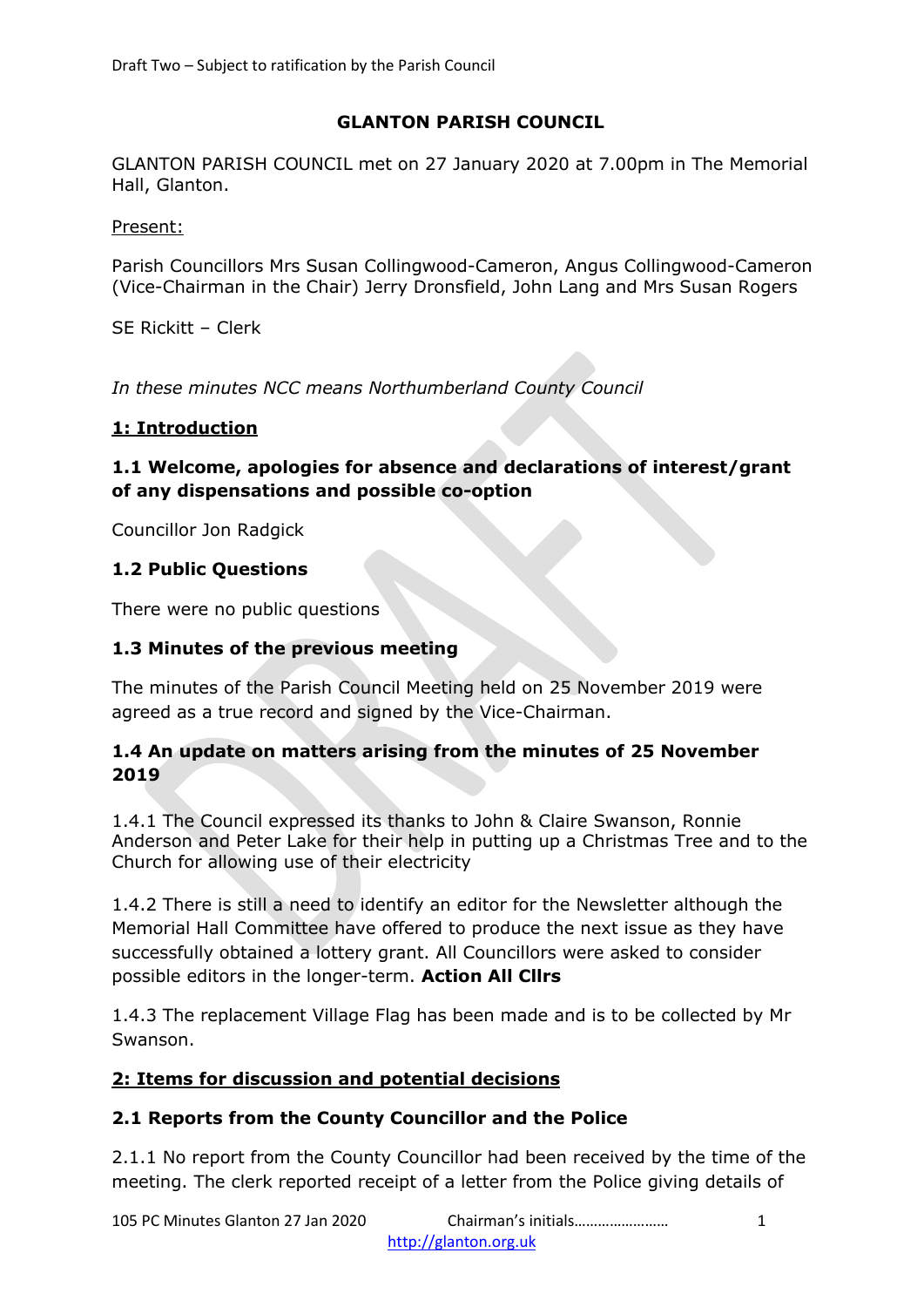their new team in the area and their hope to attend or provide reports to future meetings. The clerk will circulate the letter to Councillors. **Action SER**

2.1.2 Comments were made that some residents had suffered fraudulent transactions being placed against their accounts; all had been reimbursed by the financial institutions. The Council agreed that it was very important that even minor thefts and other crimes are reported to the police, otherwise there will be a false picture when the police are allocating resources. **Action All Cllrs**

# **2.2 Planning**

2.2.1 There were no current applications for the Council to consider.

2.2.2 There was no further information to report regarding the hoped-for relocation of the smart-meter mast. The Vice-Chairman reported a robust response from NCC Councillor Steven Bridgett to a consultation for a similar mast at Cartington. Councillors welcomed the response and the clerk was asked to circulate details of the Cartington notification so others could consider whether to submit individual responses. **Action SER**

# **2.3 Highway Issues**

Councillors noted the meeting with NCC Councillor Glen Sanderson on 10 February 2020 starting at 1.00 pm. It was agreed to assemble at the pub. There are several issues which will be raised including

- The state of the carriageways through the village
- The state of the footpaths
- Speeding traffic and the routing of timber wagons
- Safety on the A697
- The possible installation of gateway features, similar to those recently erected in Powburn
- The extension of the 30-mph limit on West Turnpike
- Although not a highway/local services issue, the opportunity will be taken to express the Council's severe concern about the smart-meter mast

The clerk will advise Councillor Sanderson of the range of issues, chase up the HGV details arising from the speed survey and circulate details of commercially available gateway features. **Action SER**

# **2.4 Projects for the Future**

The Chairman had emailed to say that there had been a suggestion that the pub be listed as an Asset of Community Value. The Council asked that they be provided with more information on the pro's and con's of a listing so they could be an informed discussion at the next meeting. **Action SER**